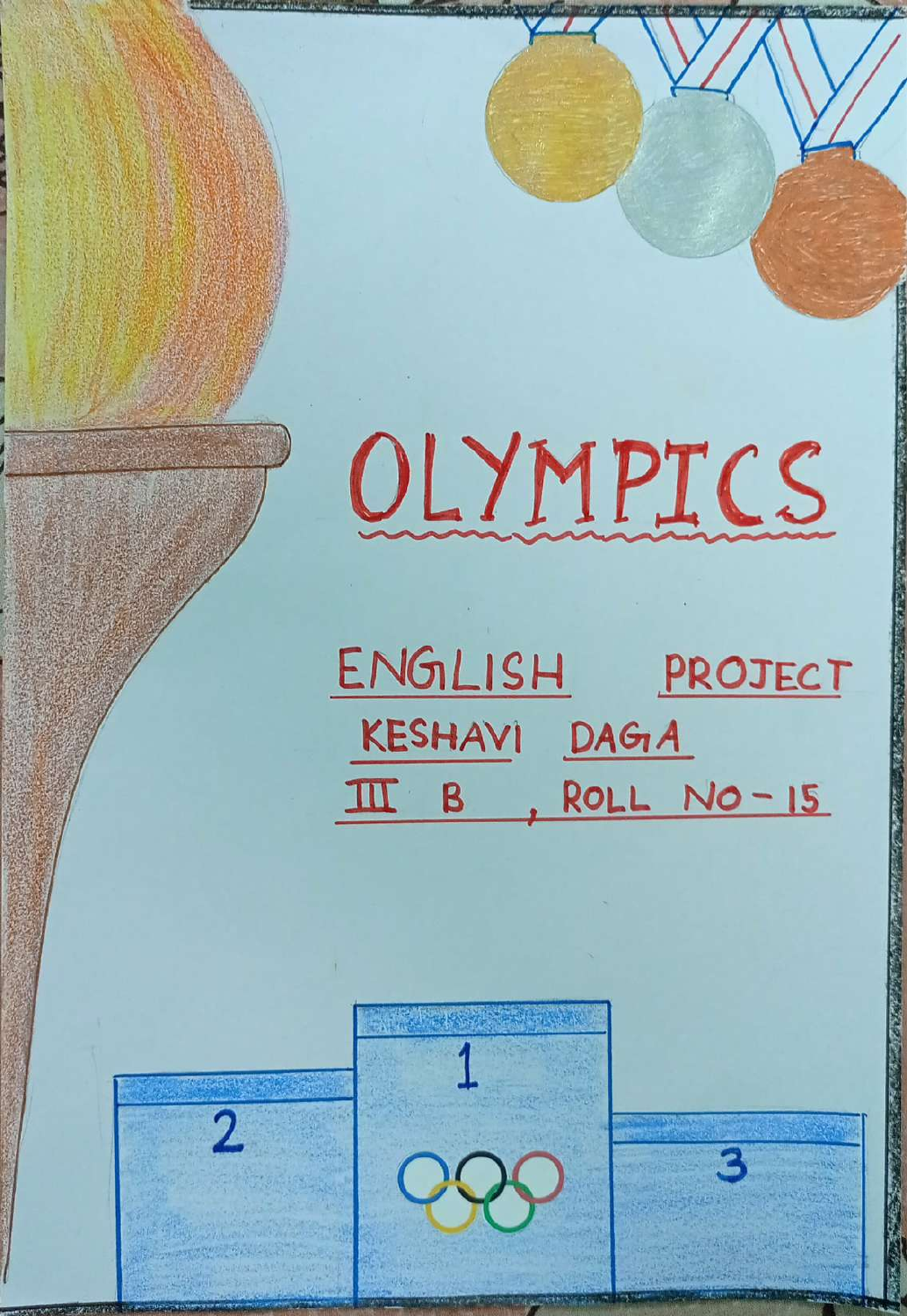## PICTURE COMPOSITION



## Golden Girl of Indian Badminton-P.V. Sindhu

Indian woman atheletes have made the nation phoud by their finest performance in the world of sponts. The above pictune is of Pusarla Venkata Gindhu, the Tndian Badminton charmpion, Wihhing the Bronze medal in the Tokyo Oylmpics 2020. I wonden she mugt have been on aloud nine wheh she was awahed the medal with the otheh two atheletes on the podium. Teans of joy and excitment must hove holled down hen cheeks ot the winning merneht. The broad smile on her face while she is holding the Brohze medal in heh hand is +he beet thing I like about the piatune. Just the way she gave hen best effont to make India proud she inspines and motivates me to do my best in everything. I do.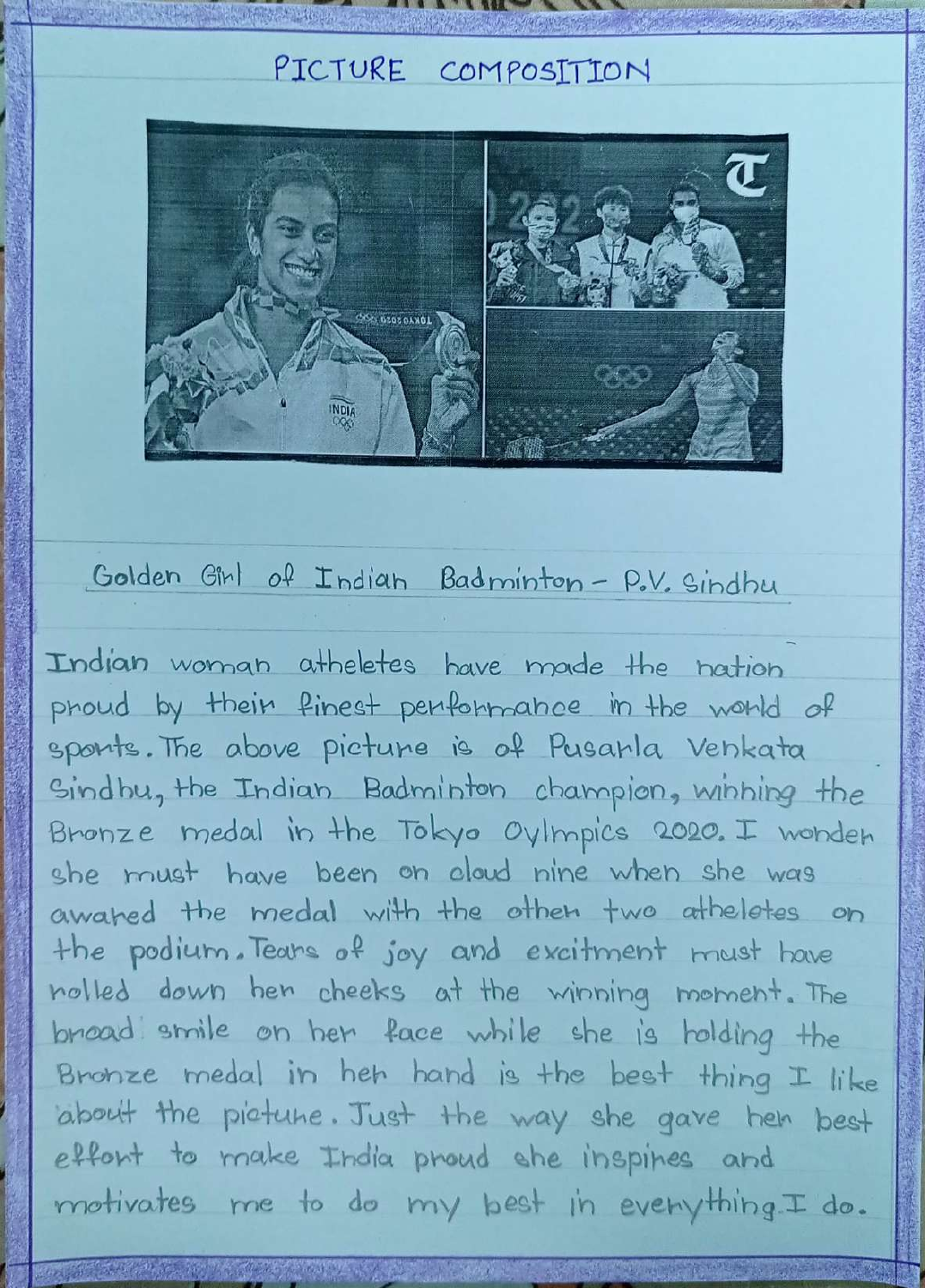P.V. Sindhu is a note madel for many gints in the field of sponts. I salute P.V. Sindha for her confidence and achievements. With hard wonk and determination we can achieve all out goals and fufil all out dreams.